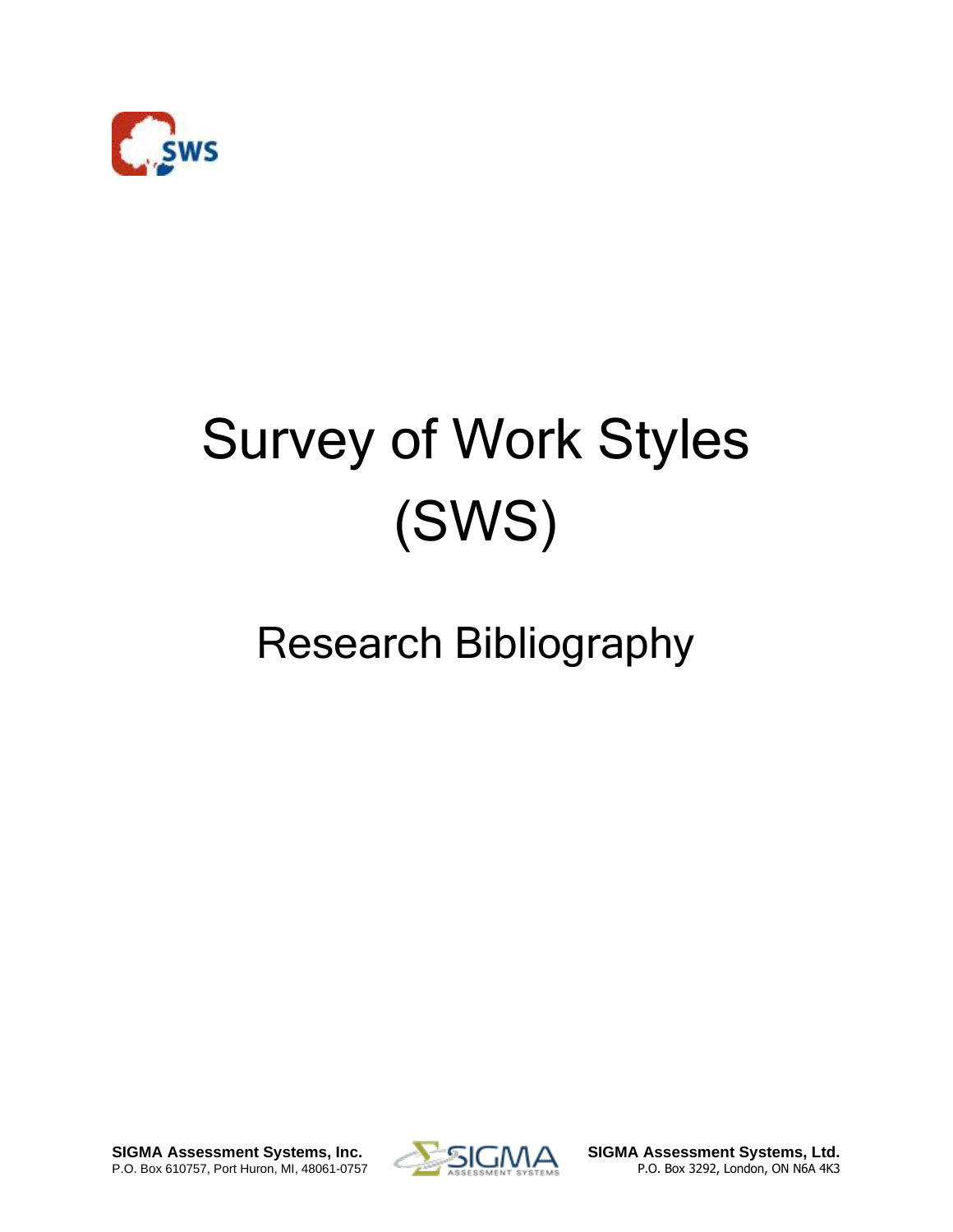## RESEARCH BIBLIOGRAPHY – SWS<sup>1</sup>

- Dyck, D. G., Yuen, S. A., Schonwetter, D. J., & Janisse, M. P. S. (1991). Type A behavior, self reference, and the activation of anger and aggression. In C. Donald, & I. G. Sarason (Eds.). *Stress and emotion: Anxiety, anger, and curiosity, Vol. 14. The Series in Clinical Psychology and The Series in Stress and Emotion: Anxiety, Anger, and Auriosity* (pp. 249 263). Washington, DC: Hemisphere Publishing Corp.
- Endler, N. S. (1997). Stress, anxiety and coping: The multidimensional interaction model. *Canadian Psychology, 38*, 136. doi: 10.1037/0708-5591.38.3.136
- Endler, N. S., & Parker, J. D. (1990). Multidimensional assessment of coping: A critical evaluation. *Journal of Personality & Social Psychology, 58*, 844-854. doi: 10.1037/0022-3514.58.5.844
- Gray, A. (1991). Investigations of the construct validity of a new measure of the Type A behavior pattern: The Survey of Work Styles. *Dissertation Abstracts International, 51*, 8 B, 4090. http://ir.lib.uwo.ca/cgi/viewcontent.cgi?article=2979&context=digitizedtheses
- Gray, A., & Jackson, D. N. (1990). Individual differences in Type A behavior and cardiovascular responses to stress. *Personality and Individual Differences, 11*, 1213-1219. doi: 10.1016/0191- 8869(90)90147-J
- Gray, A., Jackson, D. N., & Howard, J. (1990). Identification of a coronary prone profile for business managers: Comparison of three approaches to Type A assessment. *Behavioral Medicine, 16*, 67- 75. doi: 10.1080/08964289.1990.9934594
- Kuiper, N.A., & Martin, R.A. (1989). Type A behavior: A social cognition motivational perspective. In Gordon H. Bower (Ed*.). The psychology of learning and motivation: Advances in research and theory*. (Vol. 24, pp. 311-341). New York: Academic Press.
- Martin, R. A., & Kuiper, N. A. (1999). Daily occurrence of laughter: Relationships with age, gender, and Type A personality. *Humor: International Journal of Humor Research, 12*, 355-384. doi: 10.1515/humr.1999.12.4.355
- Martin, R. A. Kuiper, N. A. Westra, H. A. (1989). Cognitive and affective components of the Type A behavior pattern: Preliminary evidence for a self worth contingency model. *Personality and Individual Differences, 10*, 771-784. doi: 10.1016/0191-8869(89)90124-4
- Monforton, M., Helmes, E., & Deathe, A. B. (1993). Type A personality and marital intimacy in amputees. *British Journal of Medical Psychology*, 66, 275- 280. doi: 10.1111/j.2044- 8341.1993.tb01750.x
- Tett, R. P., Bobocel, D. R., Hafer, C., & Lees, M. C. (1992). The dimensionality of Type A behavior within a successful work simulation. *Journal of Personality, 60*, 533-551. doi: 10.1111/j.1467- 6494.1992.tb00919.x
- Van Dongen, H. P. A., Baynard, M. D., Maislin, G., & Dinges, D. F. (2004). Systematic Interindividual Differences in Neurobehavioral Impairment from Sleep Loss: Evidence of Trait-Like Differential Vulnerability. *Sleep: Journal of Sleep & Sleep Disorders Research, Vol 27,* 423-433. doi: https://www.ncbi.nlm.nih.gov/pubmed/15164894

 $\overline{a}$ 

Updated October 2016